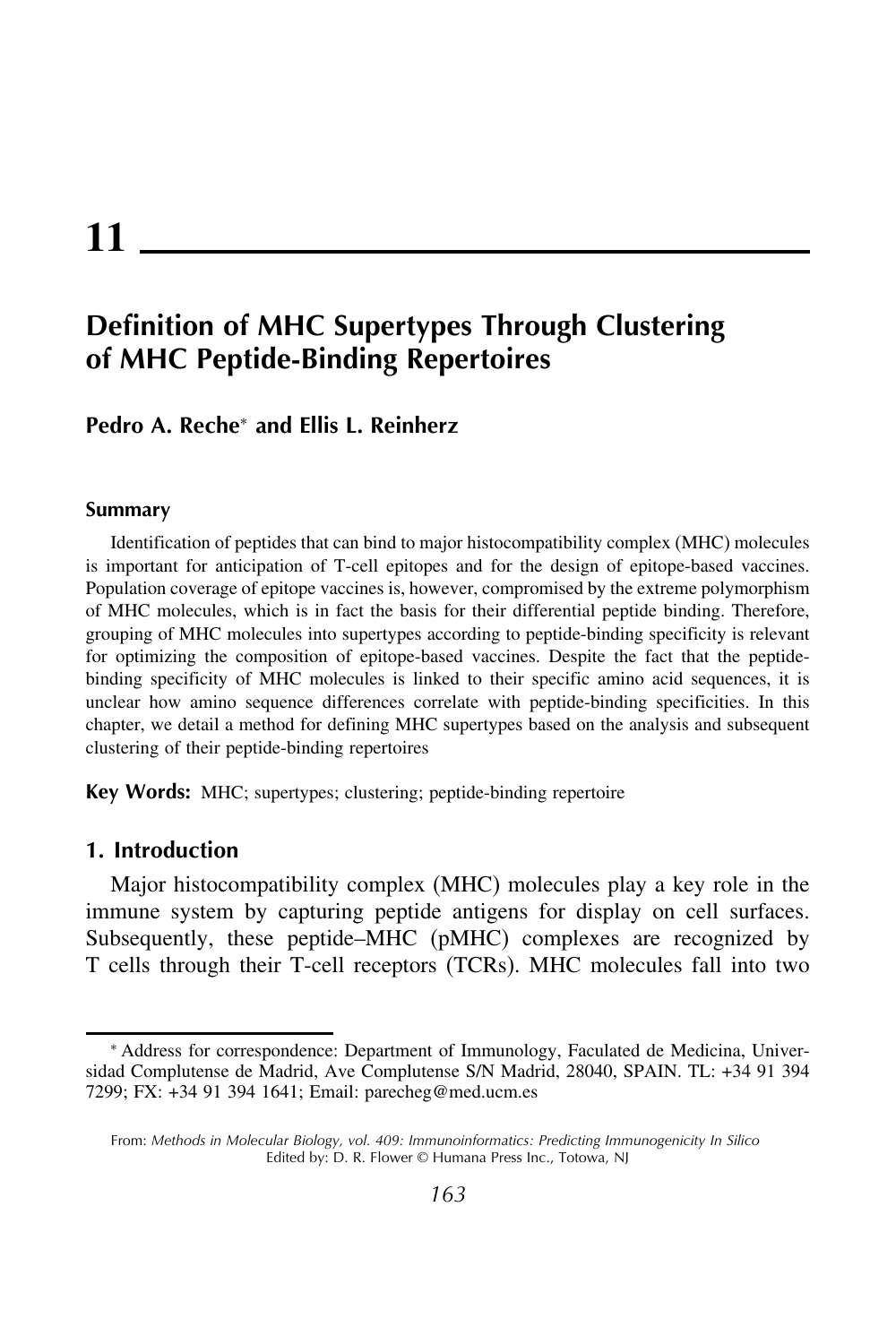major classes, MHC class I (MHCI) and MHC class II (MHCII). Antigens presented by MHCI and MHCII are recognized by two distinct sets of T cells,  $CDS^+$  T and  $CD4^+$  T cells, respectively (1). Because T-cell recognition is limited to those peptides presented by MHC molecules, prediction of peptides that can bind to MHC molecules is important for anticipating T-cell epitopes and designing epitope-based vaccines *(2–4)*. Furthermore, the availability of computational methods that can readily identify potential epitopes from primary protein sequences has fueled a new epitope discovery-driven paradigm in vaccine development.

A major complication to the development of epitope-based vaccines is the extreme polymorphism of the MHC molecules. In the human, MHC molecules are known as human leukocyte antigens (HLAs), and there are hundreds of allelic variants of class I (HLA I) and class II (HLA II) molecules. These HLA allelic variants bind distinct sets of peptides *(5)* and are expressed at vastly variable frequencies in different ethnic groups *(6)*. Consequently, the potential population coverage of epitope-based vaccines is greatly compromised. Interestingly, it has been noted that some HLA molecules can bind largely overlapping sets of peptides *(7*,*8)*. Therefore, grouping of MHC molecules into supertypes according to peptide-binding specificity is of relevance for the formulation of epitope vaccines providing a wide population coverage.

The first supertypes were defined by Sidney, Sette, and co-workers *(7*,*8)* (hereafter Sidney–Sette et al.) upon inspection of the reported peptide-binding motifs of individual HLA alleles. However, the relationships between peptidebinding specificities of HLA molecules may be too subtle to be defined by visual inspection of these peptide-binding motifs. Furthermore, such sequence patterns have proven to be too simple to describe the binding ability of a peptide to a given MHC molecule *(9*,*10)*. In view of these limitations, we developed an alternative method to define MHC supertypes by clustering the peptide-binding repertoire of MHC molecules. The core of the method consists of the generation of a distance matrix whose coefficients are inversely proportional to the peptide binders shared by any two MHC molecules. Subsequently, this distance matrix is fed to a phylogenic clustering algorithm to establish the kinship among the distinct MHC peptide-binding repertoires. The peptide-binding repertoire of any given MHC molecule is unknown, and thereby, defining supertypes through this method requires the estimation of the peptide-binding repertoire of MHC molecules. In this chapter, we will use position-specific scoring matrices (PSSMs) as the predictor of peptide–MHC binding *(11*,*12)* and describe in detail the generation of supertypes using, for example, a selection of HLA class I (HLA I) molecules for which PSSMs are readily available.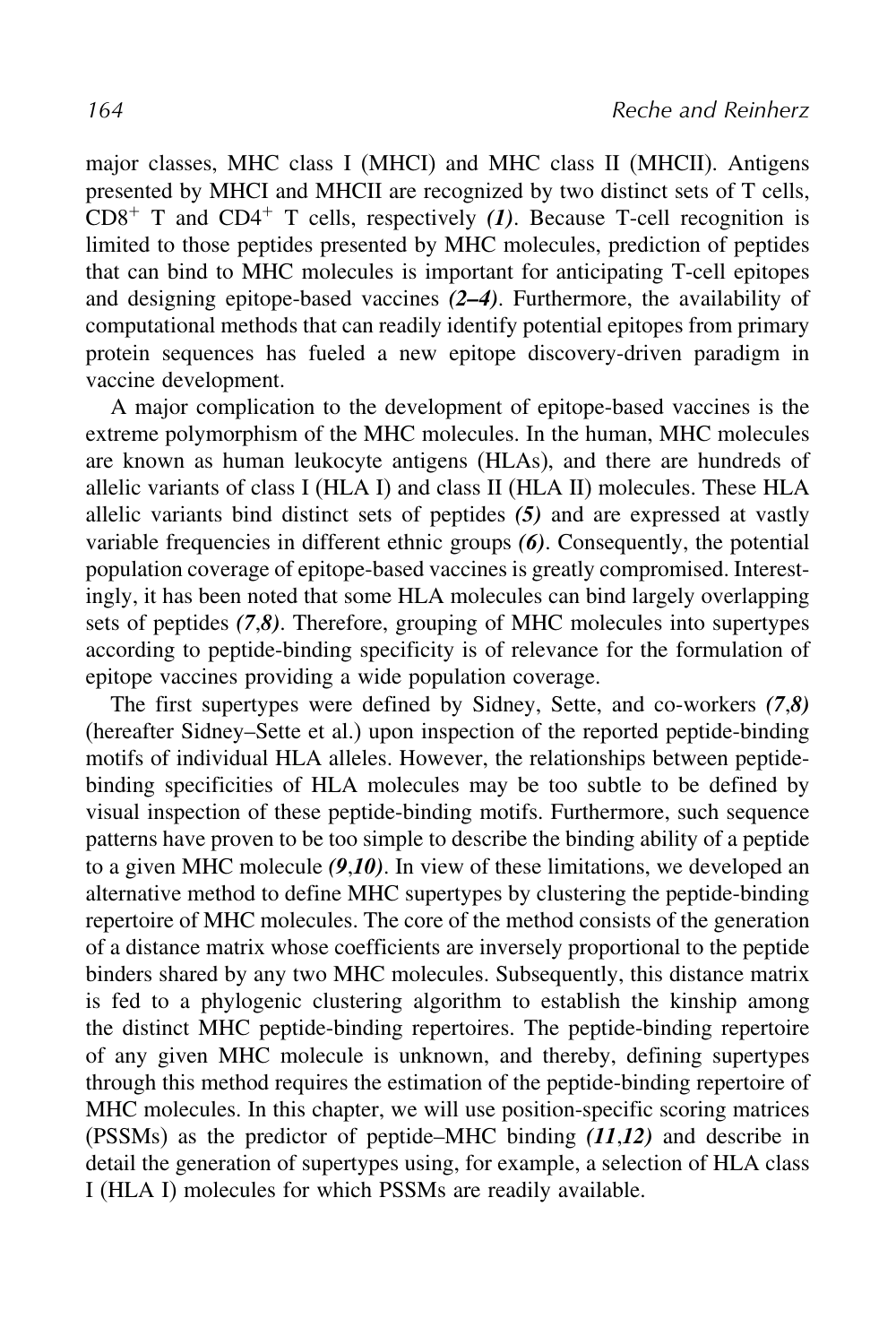#### **2. Materials**

#### *2.1. Prediction of Peptide–MHC Binding Repertoires*

We consider the peptide-binding repertoire of any MHC molecule as the subset of peptides predicted to bind from a reference set consisting of a random protein of 1,000 amino acids. A selection of public online resources that can be used for the prediction of peptide–MHC binding is summarized in Table 1. In our study PSSMs derived from aligned MHC ligands as the predictors of peptide–MHC binding *(11*,*12)*. In this approach, the binding potential of any peptide sequence (query) to the MHC molecule is determined by its similarity to a set of known peptide–MHC binders and can be obtained by comparing the query to the PSSM. Prediction of peptide–MHC binding is threshold-dependent, and here we use the same threshold for all MHC molecules. Thus, the size of the peptide-binding repertoire of all MHC molecules is considered to be same (same number of peptides).

#### *2.2. Supertype Construction*

MHC supertypes are derived following the general scheme illustrated in Fig. 1 . First, the overlap between the predicted peptide-binding repertoires (see Section 2.1) of any two MHC molecules,  $pMHC$ <sub>i</sub> and  $pMHC$ <sub>i</sub>, is computed as the number of peptide binders shared by the two molecules. Let that number be  $n_{ii}$ . Subsequently, a distance coefficient  $(d_{ii})$  is defined as follows:

$$
d_{ij} = N - n_{ij},\tag{1}
$$

where  $N$  is the size of the peptide-binding repertoire of the MHC molecule. Thus, if the peptide-binding repertoire between two MHC molecules is identical, then  $d_{ij} = 0$ . Alternatively, if they share no peptides in common,  $d_{ij}$  will match the size of the binding repertoire,  $N$ . Through the repetition of this process over all distinct pairs of MHC molecules, a quadratic distance matrix is derived containing the  $d_{ii}$  coefficients for all distinct pairs of MHC molecules. Once the distance matrix is obtained, we use the Phylogeny Inference Package (PHYLIP; http:// evolution.genetics.washington.edu/phylip.html) *(13)* to generate a phylogenic tree where the MHC molecules appear clustered according to their peptide-binding specificity. Specifically, within the PHYLIP package one must use applications such as *kitsch* and *neighbor* that take distance matrices as input. The *kitsch* application uses a Fitch–Margoliash criterion and assumes an evolutionary clock *(14)*. On the other hand, the *neighbor* application uses the popular neighbor-joining method to derive an unrooted tree without the assumption of a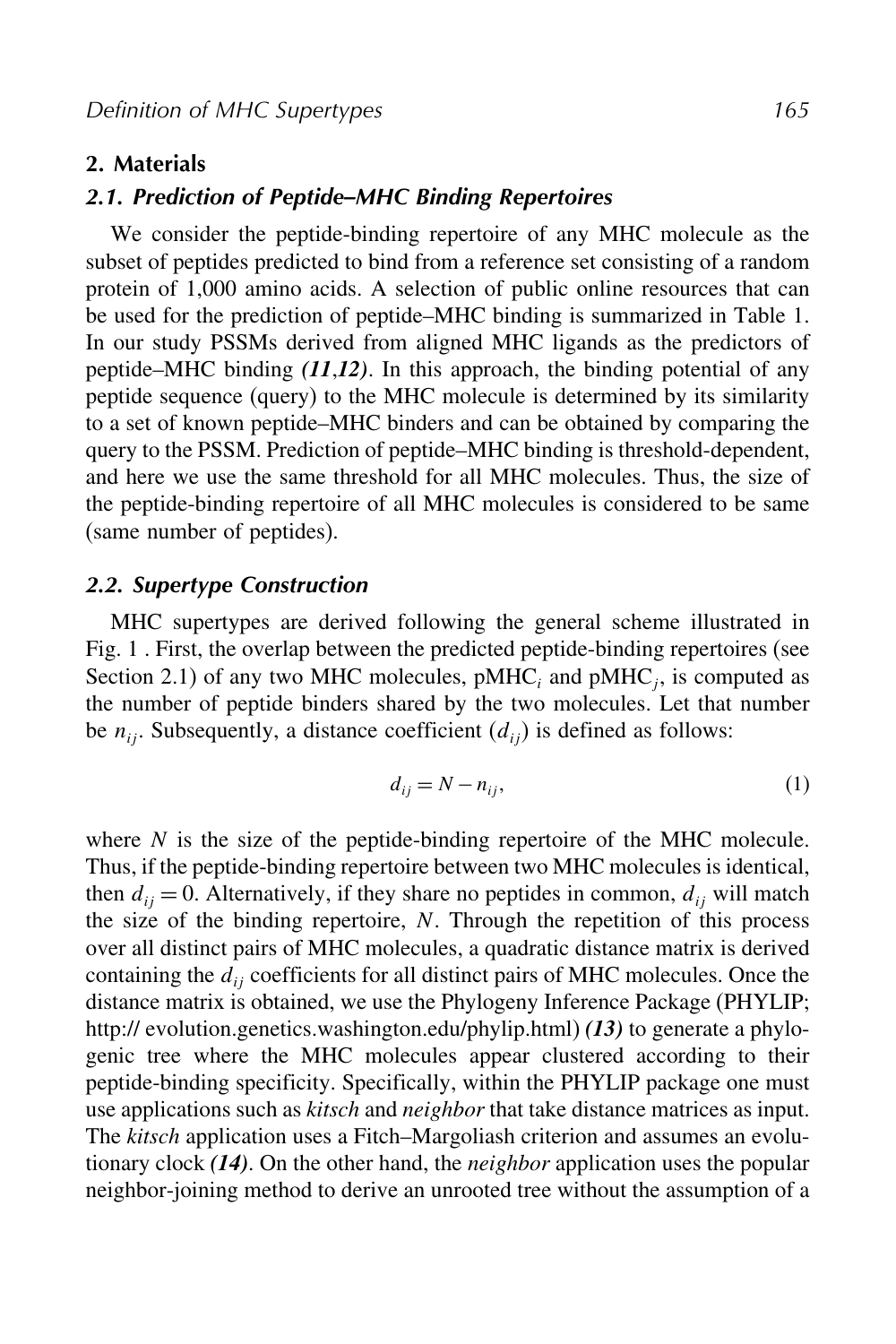| Table 1        | Public online resources for the prediction of peptide-major histocompatibility complex (MHC) binding |                 |                               |                 |
|----------------|------------------------------------------------------------------------------------------------------|-----------------|-------------------------------|-----------------|
| Name           | URL                                                                                                  | Method          | Class                         | Reference       |
| HLABIND        | http://www.bimas.dcrt.nih.gov/molbio/hla_bind/                                                       | X               |                               | $\overline{22}$ |
| MHCpred        | http://www.wehih.wehi.edu.au/mhcpep                                                                  | $\mathbb{R}^2$  | $\mathbb{I}$ and $\mathbb{I}$ | (23)            |
| PROPRED        | http://www.imtech.res.in/raghava/propred/                                                            | <b>NO</b>       |                               | (24)            |
| SVMHC          | http://www.sbc.su.se/symhc/information.html                                                          | <b>NNS</b>      |                               | (25)            |
| SYFPEITHI      | http://www.syfpeithi.de/Scripts/MHCServer.dll/<br>EpitopePrediction.htm                              | Motif matrix    | $\rm I$ and $\rm II$          | (26)            |
| <b>RANKPEP</b> | http://www.mif.dfci.harvard.edu/Tools/rankpep.html                                                   | Motif PSSM      | $\rm{I}$ and $\rm{I}$         |                 |
| NetMHC         | http://www.cbs.dtu.dk/services/NetMHC/                                                               | <b>ANN</b>      |                               | (27)            |
| PREDEP         | http://www.margalit.huji.ac.il/                                                                      | Structure based |                               | (28)            |
|                | ANN, Artificial Neural Network; PSSM, position-specific scoring matrix; QM, quantitative matrix      |                 |                               |                 |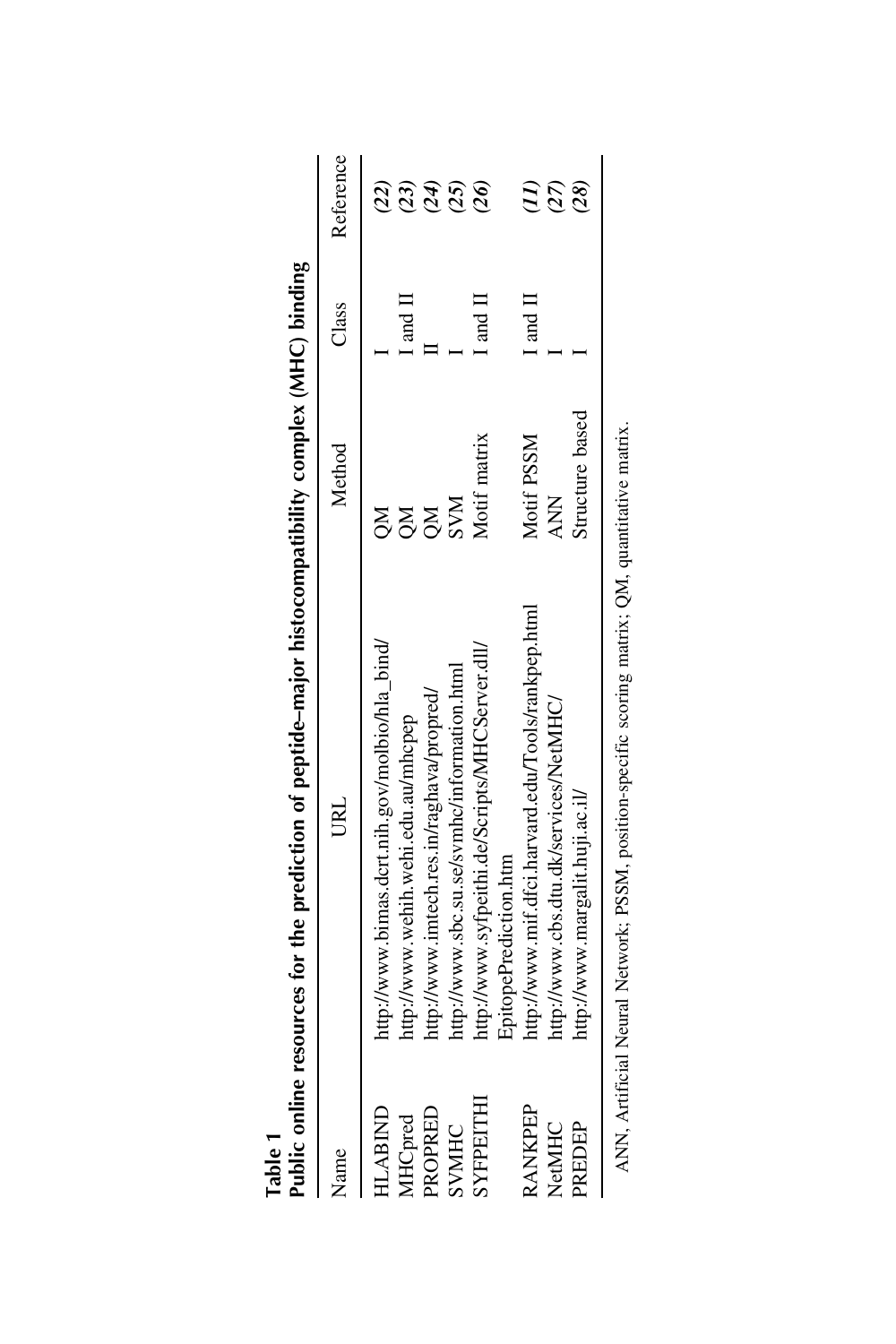

Fig. 1. Strategy to define major histocompatibility complex (MHC) supertypes. MHC supertypes are identified as follows: (1) estimate number of common peptides,  $n_{ij}$ , between the binding repertoires of any two MHC molecules, pMHC<sub>i</sub> and pMHC<sub>i</sub>; (2) obtain a distance matrix whose coefficients,  $d_{ii}$ , are inversely proportional to the peptide-binding overlap between any pair of MHC molecules; and (3) derive a dendrogram using a phylogenic clustering algorithm to visualize MHC supertypes (groups of MHC molecules with similar peptide-binding specificity).  $N$  is the size of the peptide-binding repertoire of the MHC molecule.

clock *(15)*. For instance, to generate a tree using the neighbor-joining algorithm method one can use the command:

*echo* 
$$
Y
$$
 | *neighbor* > /dev*/null*.

This command will generate a tree from a distance matrix that must be named as *infile* using the default options of the *neighbor* application. Likewise, one may use similar commands to generate trees using other applications. In any case, these applications will generate two files, one named *outfile* displaying the tree and another named *treefile* describing the tree in NEWICK format, which can be used to visualize and manipulate the tree using third party applications such as TREEVIEW (http:// taxonomy.zoology.gla.ac.uk/rod/treeview.html).

#### **3. Methods**

#### *3.1. HLA I Supertypes*

Definition of MHC supertypes using the method described here requires the estimation of the peptide-binding repertoire of the MHC molecules using predictors of peptide–MHC binding. The prediction of peptide–MHCII binding is generally less reliable than that of peptide–MHCI binding *(12)*. Therefore, to illustrate the definition of MHC supertypes, we focused on 55 HLA I molecules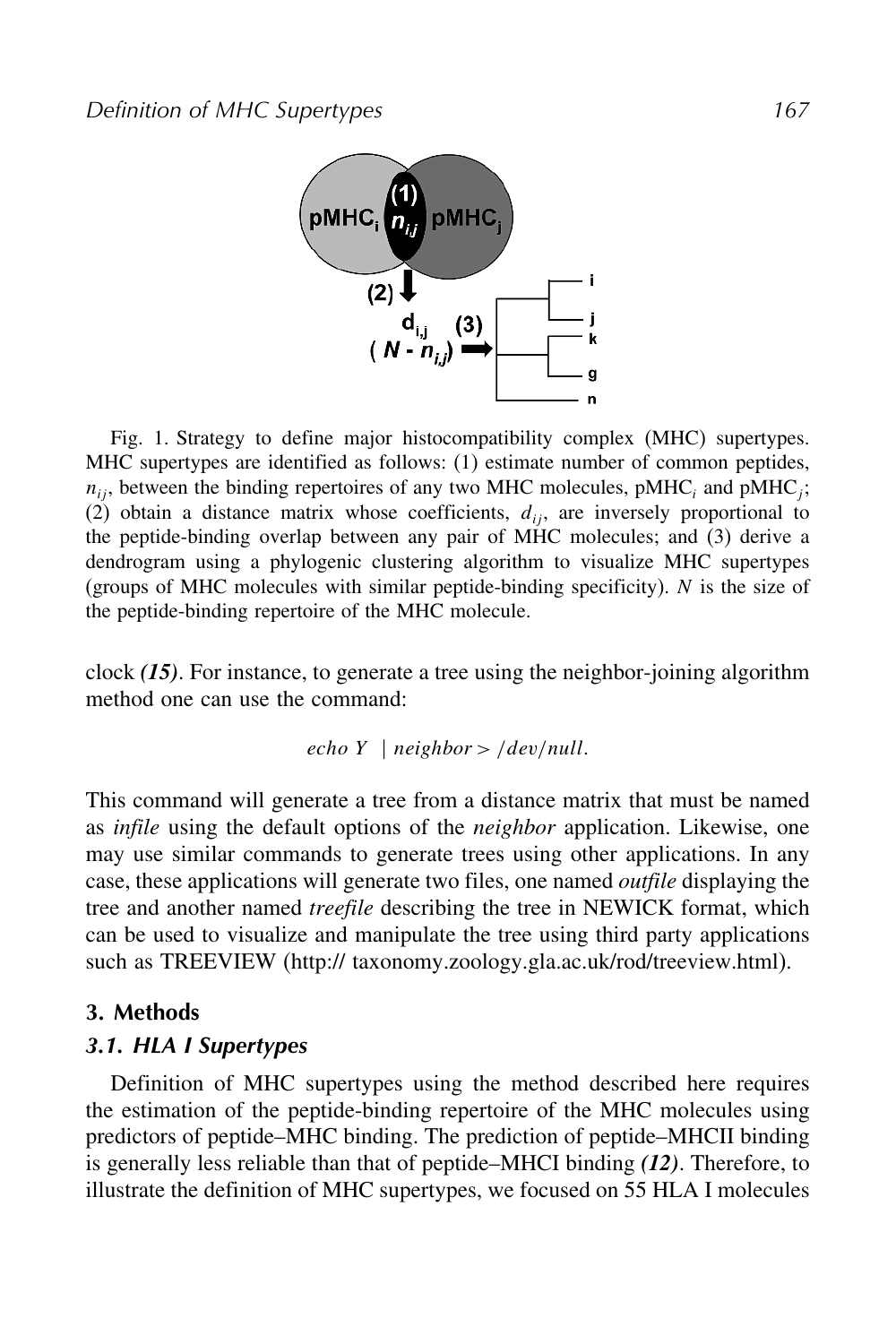(human MHCI) for which we can readily predict their peptide-binding repertoires using PSSMs (see Section 2). Given that MHCI ligands are usually nine residues in length, we selected PSSMs for the prediction of binders of that same size (nine residues). In previous studies we have shown that depending on the specific MHCI molecule, the accuracy of peptide–MHCI binding predictions is optimal by considering as binders the top  $2-5\%$  scoring peptides  $(2-5\%$ threshold) within a protein query *(12)*. Here we have estimated the peptidebinding repertoire of the selected HLA I molecules using a 2% threshold. Thus, following the method described above with a Fitch and Margoliash clustering algorithm *(14)* (Section 2.2; *kitsch* application), we generated the phylogenic tree, which is shown in Fig. 2. In this tree, HLA I molecules with similar peptide-binding specificity (large overlap in their peptide-binding repertoires) branch together in groups or supertypes. The relationship between the peptidebinding specificities of HLA I molecules is extensive, and although affinities are mostly confined to alleles belonging to the same gene, they also reach to alleles belonging to different genes (Fig. 2, B15 cluster; B<sup>∗</sup>4002 and A<sup>∗</sup>2902; and A<sup>∗</sup>2402 and B<sup>∗</sup>3801). We clearly identified the classic A2, A3, B7, B27, and B44 supertypes previously defined by Sidney–Sette et al., as well as three new potential supertypes, BX, AB, and B57 (Fig. 2). Furthermore, this analysis indicates that classic HLA I supertypes may be larger than that previously thought. For instance, the A2 supertype would also include the A0207, A0209, and A0214, and the A3 supertype will also include A<sup>∗</sup>6601.

### *3.2. Combined Phenotypic Frequency of HLA I Supertypes*

HLA I-restricted peptides are the targets of  $CD8<sup>+</sup>$  cytotoxic T lymphocytes (CTLs). The population protection coverage (PPC) of a vaccine composed of CTL epitopes is given by the combined phenotypic frequency (CPF) of the HLA I molecules restricting the epitopes, and it can be computed from the gene and haplotype frequencies *(16)*. Using the allelic and haplotype frequencies reported by Cao et al. *(17)* corresponding to five major American ethnic groups (Black, Caucasian, Hispanic, Native American, and Asian), we have computed the CPF for the HLA I supertypes defined in the previous section (Section 3.1), and the values are tabulated in Table 2 . Targeting HLA I supertypes for the prediction of promiscuous peptide binders allows to minimize the total number of predicted epitopes without compromising the population coverage required in the design of multi-epitope vaccines. However, including many distantly related HLA I molecules in the supertypes may result in too few or no epitopes predicted to bind to all the alleles included in the supertype. Therefore, for the CPF calculations, we have limited the composition of HLA I supertypes to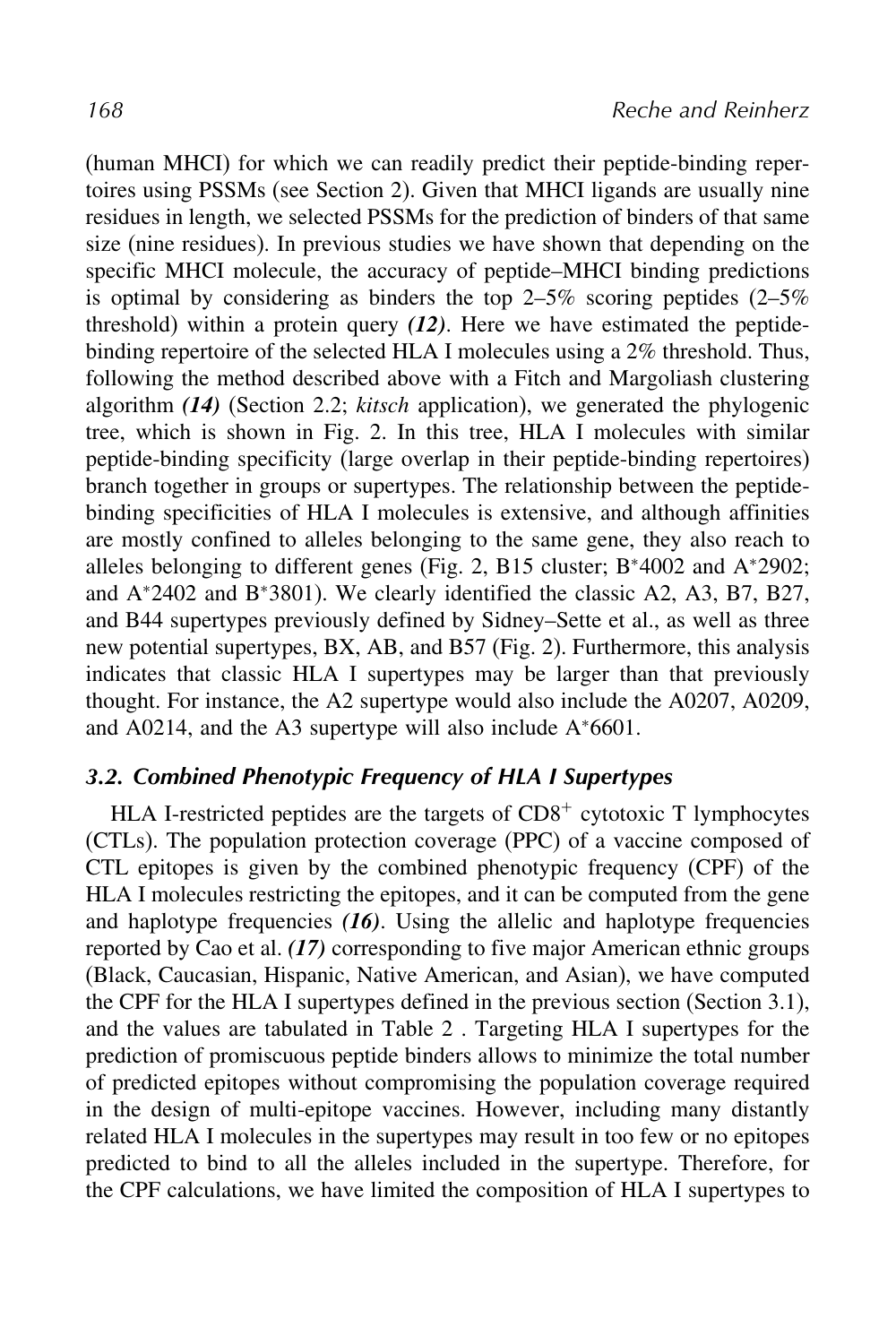

Fig. 2. Human leukocyte antigen (HLA) I supertypes. This figure shows an unroot dendrogram reflecting the relationships between the peptide-binding specificities of HLA I molecules. The closer the HLA I alleles branch, the larger the overlap between their peptide-binding repertoires. Groups of HLA I alleles with similar peptide-binding specificities branch together defining supertypes (shaded groups).

include only those HLA I alleles with  $\geq$ 20% peptide-binding overlap (pairwise between any pair of alleles).

The A2, A3, and B7 supertypes have the largest CPF in the five studied ethnic groups, providing a CPF close to 90%, regardless of ethnicity. To increase the CPF to 95% in all ethnicities, it is necessary to include at least two more supertypes. Specifically, the supertypes A2, A3, B7, B15, and A24 or B44 represent the minimal supertypic combination providing a CPF  $\geq$ 95%. These results indicate that as few as five epitopes restricted by the mentioned HLA I supertypes may be enough to develop a vaccine eliciting CTL responses in the whole population, regardless of ethnicity.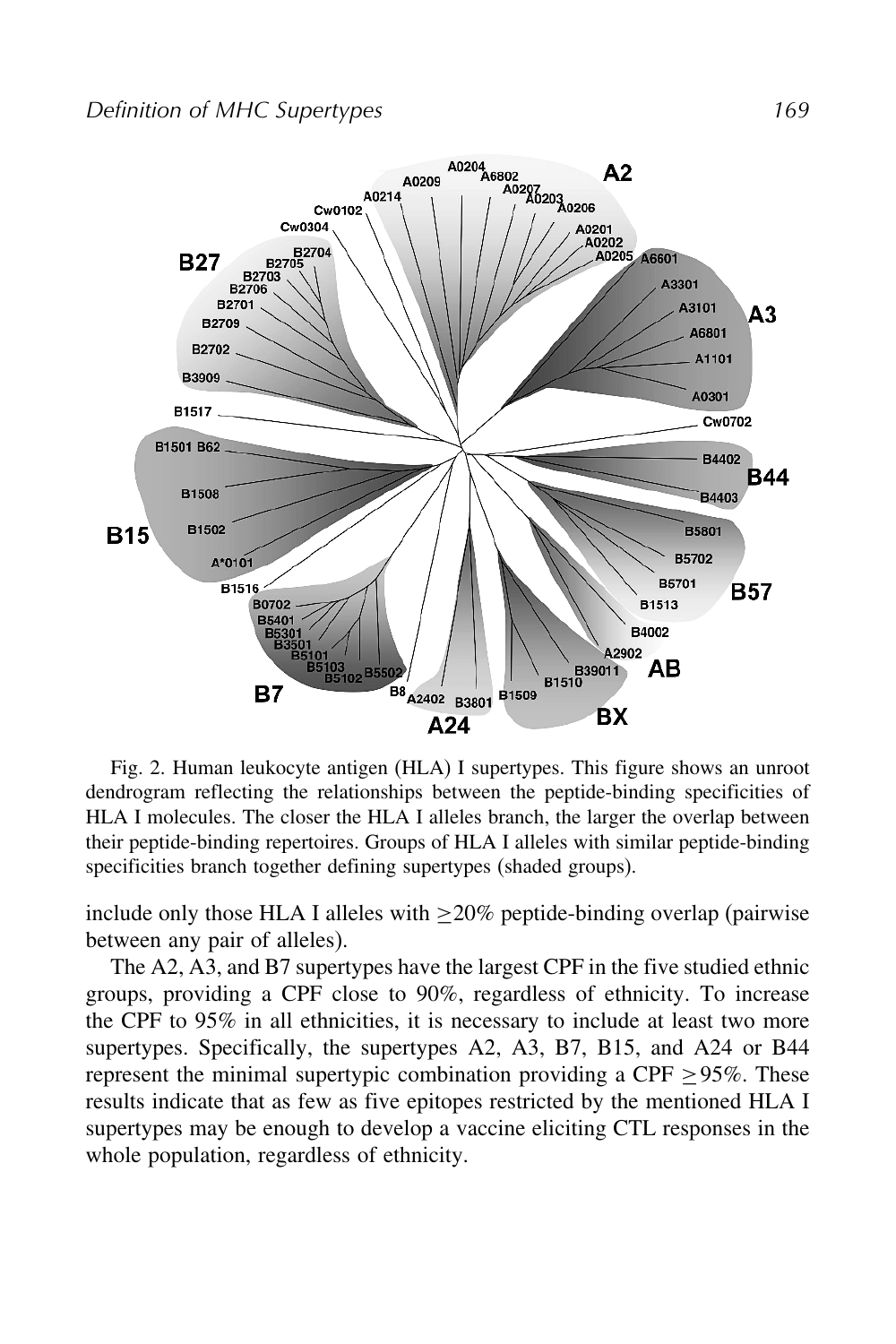|                 | Cumulative phenotype frequency of defined supertypes |               |                   |                  |                  |               |
|-----------------|------------------------------------------------------|---------------|-------------------|------------------|------------------|---------------|
| Supertype       | <b>Alleles</b>                                       | Blacks (%)    | Caucasians $(\%)$ | Hispanics (%)    | N.A. Natives (%) | Asians $(\%)$ |
| A2              | $A*0201-7, A*6802$                                   | 43.7          | 49.9              | 51.8             | 52.4             | 44.7          |
| A <sub>3</sub>  | $A*0301, A*1101,$                                    | 35.4          | 46.9              | 41.5             | 40.7             | 47.9          |
|                 | $A*3101, A*3301$                                     |               |                   |                  |                  |               |
|                 | $A*6801, A*6601$                                     |               |                   |                  |                  |               |
| B7              | B*0702, B*3501,                                      | 45.9          | 42.2              | 40.5             | 52.0             | 31.3          |
|                 | $B*5101-02$ ,                                        |               |                   |                  |                  |               |
|                 | B*5301, B*5401                                       |               |                   |                  |                  |               |
| <b>B15</b>      | A*0101,                                              | 13.06         | 37.80             | 16.75            | 27.26            | 21.04         |
|                 | B*1501_B62,                                          |               |                   |                  |                  |               |
|                 | B1502                                                |               |                   |                  |                  |               |
| A24             | $A*2402, B*3801$                                     | 15.5          | 17.28             | 25.85            | 41.94            | 35.0          |
| <b>B44</b>      | B*4402, B*4403                                       | 10.4          | 27.7              | 17.15            | 14.4             | 10.1          |
| <b>B57</b>      | B5701-02, B5801,                                     | 19.2          | 10.3              | 5.9              | 5.8              | 16.5          |
|                 | B*1503                                               |               |                   |                  |                  |               |
| <b>ABX</b>      | A*2902, B*4002                                       | 7.4           |                   | 19.1             | 16.3             | 16.3          |
| <b>B27</b>      | B*2701-06,                                           | 2.3           | $4.\overline{8}$  | $\overline{5}.1$ | 16.9             | 4.7           |
|                 | B*2709, B*3909                                       |               |                   |                  |                  |               |
| BX              | $B*1509$ , $B*1510$                                  | $\frac{1}{3}$ | 0.7               | 4.2              | 7.8              | $\frac{1}{4}$ |
|                 | B*39011                                              |               |                   |                  |                  |               |
| $\overline{AB}$ | A*2902, B4002                                        | 7.4           | $\Xi$             | 0.19             | 0.16             | 0.07          |
|                 | N.A., North American.                                |               |                   |                  |                  |               |

**Table 2**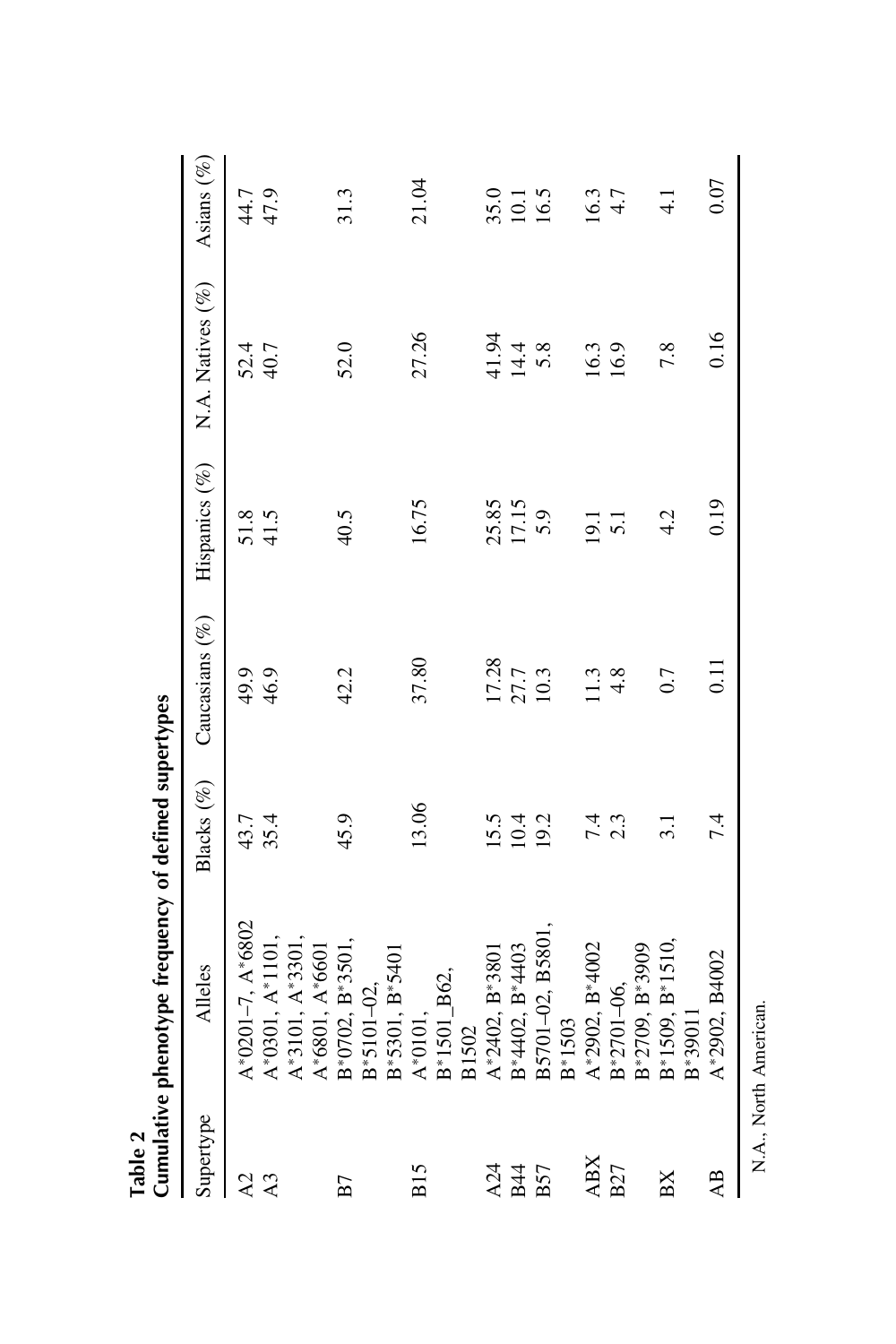#### **4. Conclusions**

HLA molecules are represented by hundreds of allelic variants displaying distinct peptide-binding specificities, and grouping them into supertypes is relevant for developing epitope-based vaccines with a wide PPC. The peptidebinding specificity of HLA molecules stems from the specific amino acids lining their binding groove, and consequently, supertypes may be defined from structural analysis *(18–20)*. However, it is not always clear how amino acid sequence differences among HLA molecules translate into distinct peptide-binding specificities. Indeed, structure-based methods for the prediction of peptide–MHC binding are still in their infancy. Therefore, in thischapter, we described a method for defining HLA supertypes based on the analysis and subsequent clustering of their predicted peptide-binding repertoires. Furthermore, we have shown that the method can identify experimentally defined HLA I supertypes, suggesting in addition new potential relationships between the peptide-binding specificity of HLA I molecules. When the predictor of peptide–MHC binding is a specificity matrix such as a PSSM, clustering of the HLA molecules according to peptide-binding specificity may alternatively be achieved by comparison of the matrix coefficients *(21)*. However, it is important to stress that the clustering method described here to derive supertypes can be applied in combination with any predictor of peptide–MHC binding. Although, not indicated in this chapter, minor differences in the defined supertypes appear depending on the phylogenic algorithm used to cluster the HLA I molecules. There are also two other limitations to the method described here. First, the method is limited by both the quality and availability of the peptide–MHC binding predictors. Thus, we do not discard the possibility that the fine structure of the supertypes may suffer some changes as new and better predictors of peptide–MHC binding develop. The second limitation is that we have considered the size of the peptide-binding repertoire of all MHC molecules to be the same. However, that might not always be the case. Indeed, it has been noted that, for instance, the  $A*0201$ appears to be quite promiscuous, binding larger sets of peptides than the other HLA I molecules (Azouz, Reinhold, and Reinherz, unpublished results).

#### **References**

- 1. Margulies, D.H. 1997. Interactions of TCRs with MHC-peptide complexes: a quantitative basis for mechanistic models. *Curr Opin Immunol* 9:390–395.
- 2. Yu, K., Petrovsky, N., Schonbach, C., Koh, J.Y., and Brusic, V. 2002. Methods for prediction of peptide binding to MHC molecules: a comparative study. *Mol Med* 8:137–148.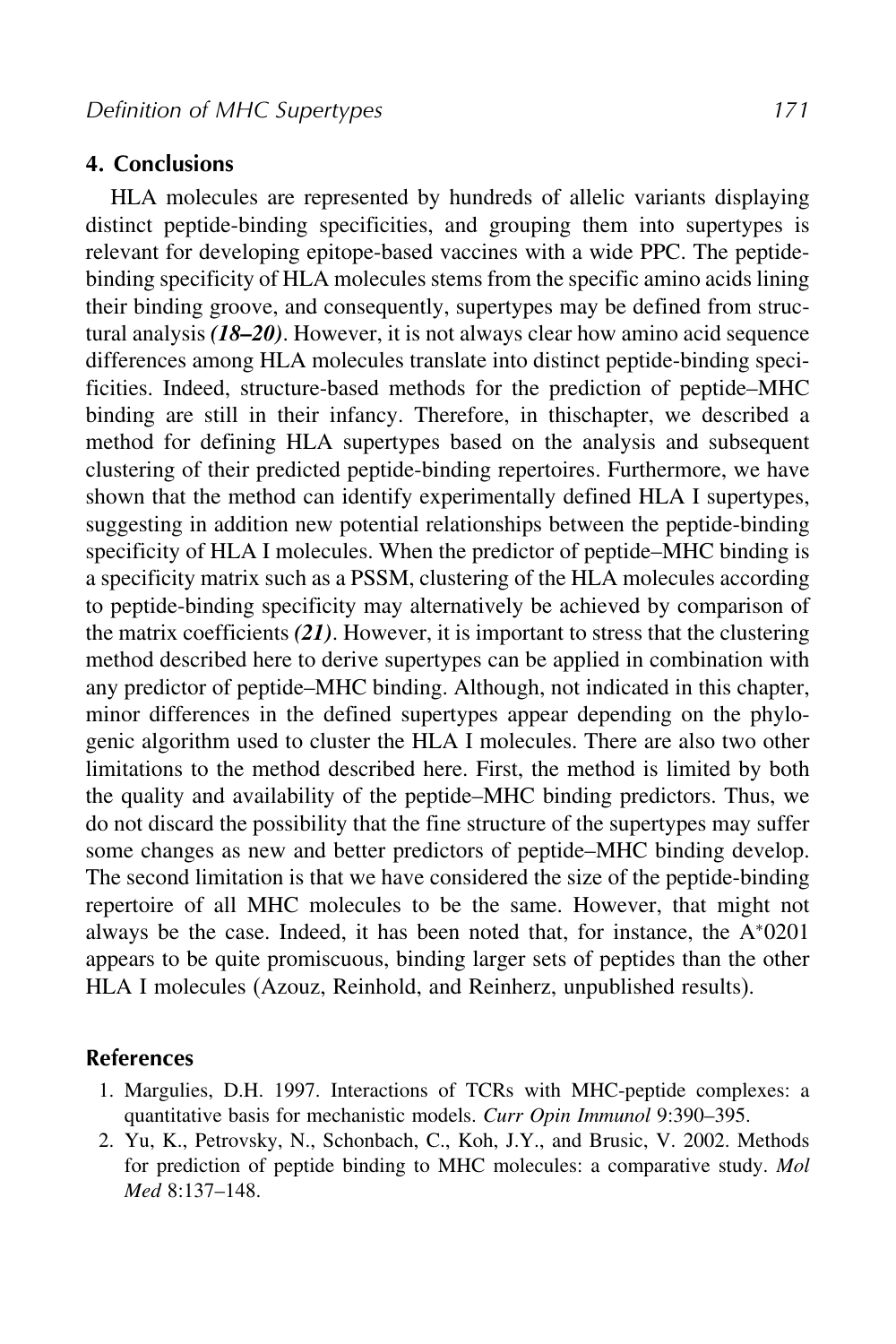- 3. Flower, D. 2003. Towards in silico prediction of immunogenic epitopes. *Trends Immunol* 24:667–674.
- 4. Flower, D., and Doytchinova, I.A. 2002. Immunoinformatics and the prediction of immunogenicity. *Appl Bioinformatics* 1:167–176.
- 5. Reche, P.A., and Reinherz, E.L. 2003. Sequence variability analysis of human class I and class II MHC molecules: functional and structural correlates of amino acid polymorphisms. *J Mol Biol* 331:623–641.
- 6. David W. Gjertson, and Paul I. Terasaki, E. (Eds) 1998. *HLA 1998*. American Society for Histocompatibility and Immunogenetics, Lenexa.
- 7. Sette, A., and Sidney, J. 1999. Nine major HLA class I supertypes account for the vast preponderance of HLA-A and -B polymorphism. *Immunogenetics* 50:201–212.
- 8. Sette, A., and Sidney, J. 1998. HLA supertypes and supermotifs: a functional perspective on HLA polymorphism. *Curr Opin Immunol* 10:478–482.
- 9. Bouvier, M., and Wiley, D.C. 1994. Importance of peptide amino acid and carboxyl termini to the stability of MHC class I molecules. *Science* 265:398–402.
- 10. Ruppert, J., Sidney, J., Celis, E., Kubo, T., Grey, H.M., and Sette, A. 1993. Prominent role of secondary anchor residues in peptide binding to HLA-A2.1 molecules. *Cell* 74:929–937.
- 11. Reche, P.A., Glutting, J.-P., and Reinherz, E.L. 2002. Prediction of MHC class I binding peptides using profile motifs. *Hum Immunol* 63:701–709.
- 12. Reche, P.A., Glutting, J.-P, Zhang, H., and Reinherz, E.L. 2004. Enhancement to the RANKPEP resource for the prediction of peptide binding to MHC molecules using profiles. *Immunogenetics* 56:405–419
- 13. Retief, J.D. 2000. Phylogenetic analysis using PHYLIP. *Methods Mol Biol* 132:243–258.
- 14. Fitch, W.M., and Margoliash, E. 1967. Construction of phylogenetic trees. *Science* 155:279–284.
- 15. Saitou, N., and Nei, M. 1987. The neighbor-joining method: a new method for reconstructing phylogenetic trees. *Mol Biol Evol* 4:406–425.
- 16. Dawson, D.V., Ozgur, M., Sari, K., Ghanayem, M., and Kostyu, D.D. 2001. Ramifications of HLA class I polymorphism and population genetics for vaccine development. *Genet Epidemiol* 20:87–106.
- 17. Cao, K., Hollenbach, J., Shi, X., Shi, W., Chopek, M., and Fernandez-Vina, M.A. 2001. Analysis of the frequencies of HLA-A, B, and C alleles and haplotypes in the five major ethnic groups of the United States reveals high levels of diversity in these loci and contrasting distribution patterns in these populations. *Hum Immunol* 62:1009–1030.
- 18. Doytchinova, I.A., Guan, P., and Flower, D.R. 2004. Quantitative structure-activity relationships and the prediction of MHC supermotifs. *Methods* 34:444–453.
- 19. Doytchinova, I.A., and Flower, D.R. 2005. In silico identification of supertypes for class II MHCs. *J Immunol* 174:7085–7095.